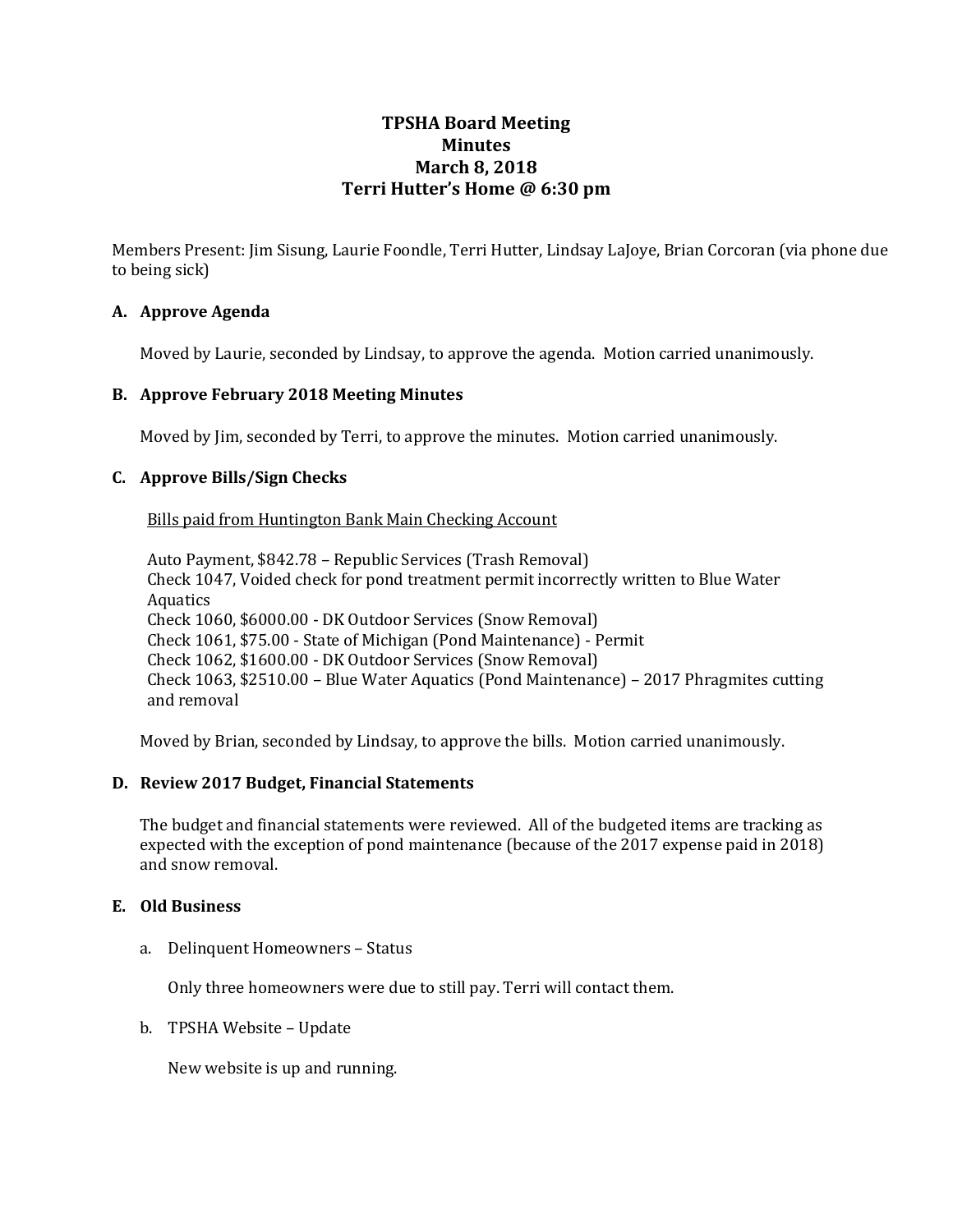c. Emailing Invoices – Update

Invoices will be mailed and emailed this quarter. Kathryn won't be attaching an invoice to the email but will be including the invoice information in the body of the email.

d. Dues Auto Payment - Update

The Board decided not to accept alternative payment methods at this time. We will make sure homeowners realize that many banks allow them to set up auto payments at no cost.

#### **F. New Business**

a. TPSHA Correspondence – Homeowner-related Issues

There were no homeowner-related issues.

b. Snow Removal Contract

The Board discussed changing the snow plow requirements to 3" versus our current 2" removal, as well as discussion on potentially doing only the roads vs driveways for certain levels of snow fall to decrease cost. Brian thought DK Services would work with us to meet our requirements.

c. CCRs Enforcement

The Board discussed if we should proactively contact homeowners who violate any CCR or should implement fees or repercussions for those who have violated the CCRs. We agreed unanimously not to actively look for violations but to respond to official written complaints from homeowners. We will revisit the need for fees or other repercussions at a future date if we decide it's necessary.

Terri will prepare a generic reminder about some of the CCRs to be included with the Spring Clean-up email reminder.

# **G. Grounds Maintenance**

a. East and West Pond Peninsula Clean-up

Brian and Terri walked the East and West Pond common areas discussing the overgrown vegetation. A previous Board had committed to keeping the north and west sides of the east pond free of overgrown vegetation. Brian will ask a couple of companies for estimates to clean up the overgrown vegetation although the amount of overgrown vegetation on the west pond peninsula will most likely make the cost of that clean-up prohibitive.

The Board gave its permission to the individual homeowners to remove overgrown vegetation from the common areas around both ponds.